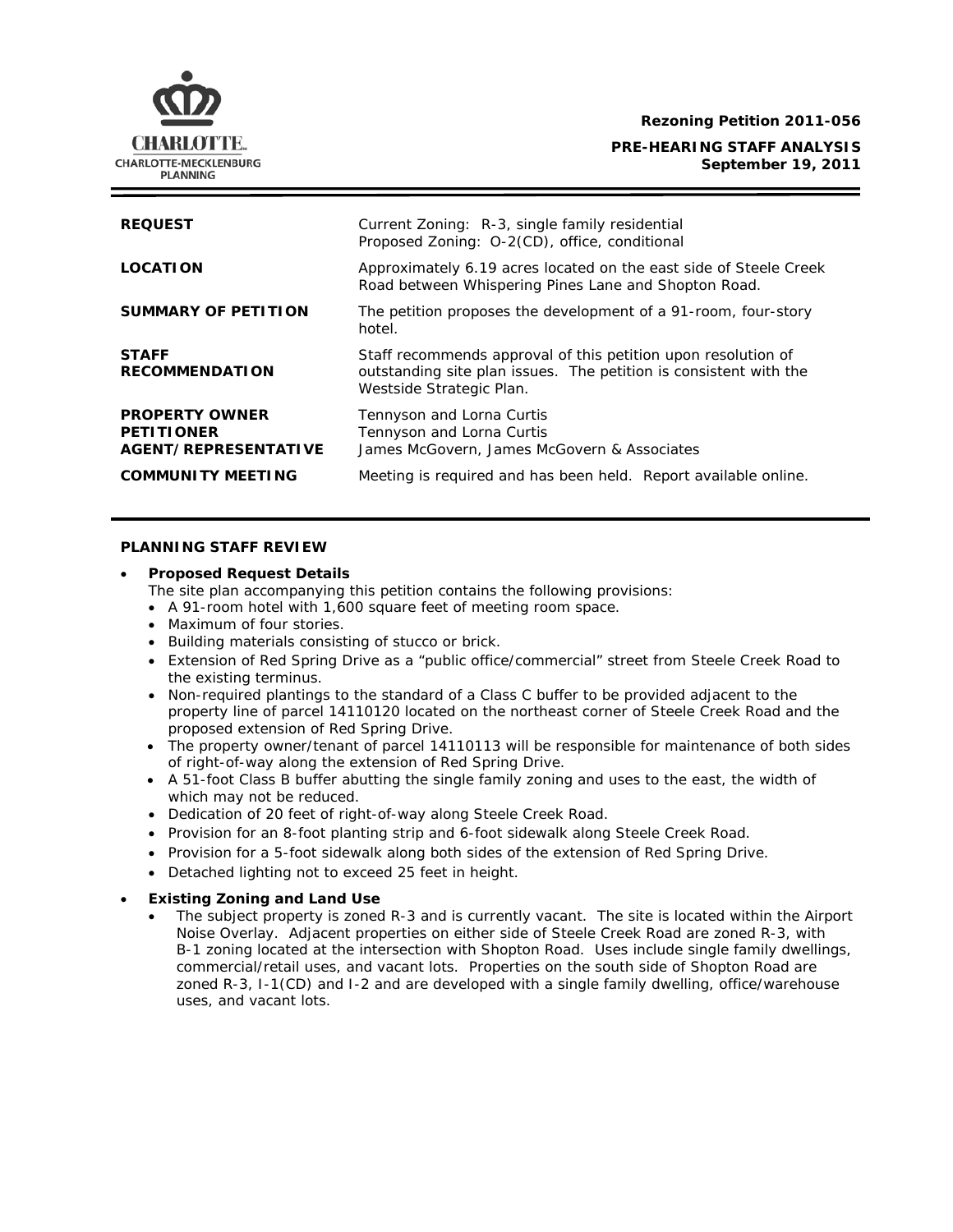- **Rezoning History in Area** 
	- Petition 2002-05 rezoned 49 acres located on the southeast corner of Shopton Road and Steele Creek Road from R-3 and B-1 to I-1(CD) to allow 500,000 square feet of office/flex space, a 200-room hotel, and 47,000 square feet of retail and restaurant space.
- **Public Plans and Policies** 
	- The *Westside Strategic Plan* (2000) recommends business, office park and industrial land uses for the subject property.
	- The petition is consistent with the *Westside Strategic Plan*.

**DEPARTMENT COMMENTS** (see full department reports online)

- **Charlotte Area Transit System:** No comments received.
- **Charlotte Department of Neighborhood & Business Services:** No issues. •
- **Charlotte Department of Transportation:**
	- Amend Note 5 under Transportation to state that the petitioner will dedicate 20 feet of additional right-of-way along the site's frontage on Steele Creek Road.
	- Add a note to clarify and consolidate all transportation improvements as generally depicted on the site plan.
	- Add note that the site's proposed 5-foot sidewalk on either side of the extended Red Spring Drive will connect and transition to the existing 4-foot sidewalks located east of the eastern property line.
	- Add note that Steele Creek Road will be widened to accommodate two travel lanes, a left-turn lane, a northbound right-turn lane, and a 5-foot bike lane. The future curbline will be established during the construction permitting process.
	- Add a note that the petitioner agrees to pay for the installation of one speed hump on the extended Red Spring Drive using CDOT's contractor (cost not to exceed \$2,500), subject to the approval of CDOT and meeting CDOT's criteria for speed humps.
	- Add a note that all identified transportation improvements (excluding a possible future speed hump) shall be completed and approved by the city and/or NCDOT before the first certificate of occupancy will be issued.
	- **Vehicle Trip Generation:** Current Zoning: 200 trips per day. Proposed Zoning: 450 trips per day.
	- **Connectivity:** No issue.
- **Charlotte-Mecklenburg Schools:** Non-residential petitions do not impact the number of students attending local schools.
- **Charlotte-Mecklenburg Storm Water Services: No issues.**
- **Mecklenburg County Land Use and Environmental Services Agency:** No issues.

# **ENVIRONMENTALLY SENSITIVE SITE DESIGN** (see full department reports online)

- **Site Design:** The following explains how the petition addresses the environmentally sensitive site design guidance in the *General Development Policies-Environment*.
	- This site meets minimum ordinance standards.